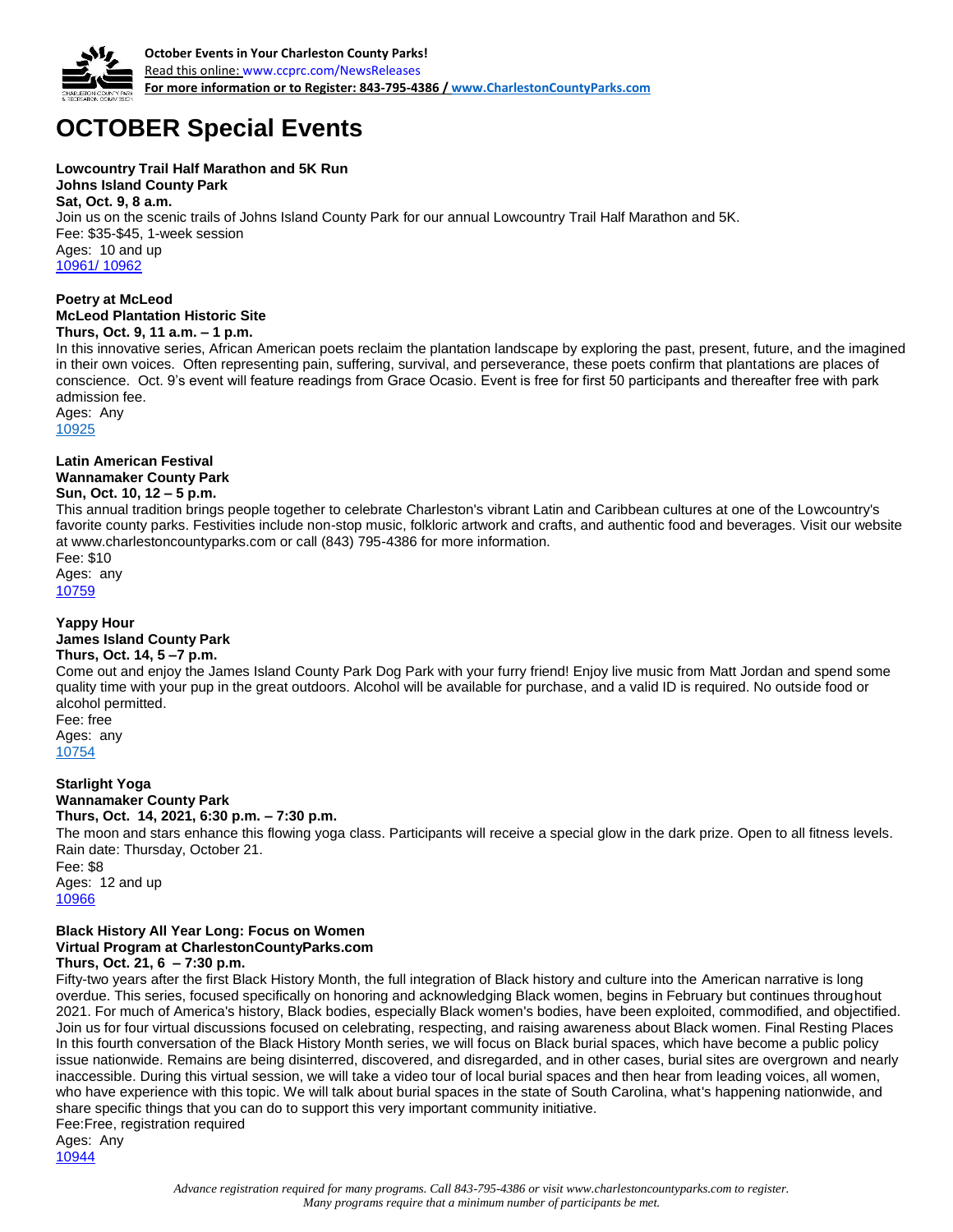#### **Cast Off Fishing Tournament Mount Pleasant Pier Sat, Oct. 23, 7 a.m. – 2 p.m.**

Cast your line at the Mount Pleasant Pier! Prizes awarded for biggest fish by weight in the following categories: Adult angler, lady angler, youth angler, senior angler, and 5 fish aggregate. No preregistration required. Register onsite the morning of each tournament. Adult chaperone is required for participants ages 15 and under. Tournaments are held rain or shine. Fees: Ages 13 & up: \$10. Military: \$9 . Youth (ages 3-12) & Seniors (ages 60+): \$8. Fishing Pass Members: \$5 [Cast Off Fishing Tournaments | Charleston County Parks and Recreation \(ccprc.com\)](https://ccprc.com/2038/Cast-Off-Fishing-Tournaments)

## **Ongoing Programs**

**Early Morning Bird Walk at Caw Caw** 

**Caw Caw Interpretive Center**

**Wednesdays and Saturdays, Oct. 2, 6, 9, 13, 16, 20, 23, 27 & 30, 8:30 – 10:30 a.m.** Join us on one or more of our regular bird walks. Our trek through many distinct habitats will allow us to view and discuss a variety of birds, butterflies, and other organisms.

Fee: \$9 Ages: any [11357](http://anprod.active.com/charlestoncountyparks/registrationmain.sdi?source=adet.sdi&activity_id=6331) [/ 11358](http://anprod.active.com/charlestoncountyparks/registrationmain.sdi?source=adet.sdi&activity_id=6332)

**Challenge Course Adventures James Island County Park** - **Challenge Course at Outdoor Zone Sat, Oct. 2, 9, 16, 23 & 30, 1 - 2:30 p.m.** 

With names like Catwalk, or the Leap of Faith, you can be sure that our High Dynamic Adventures will test your sense of adventure in ways you never thought about! We will have you balancing, climbing, leaping, and swinging away your Saturday with friends and family. Never fear, you will have all the safety gear you need and our expert course staff will lead you to personal victories.

Fee: \$15 Ages: 10 and up [10731](http://anprod.active.com/charlestoncountyparks/registrationmain.sdi?source=adet.sdi&activity_id=5705)

### **High Ropes Experience**

## **James Island County Park** - **Challenge Course at Outdoor Zone**

**Saturdays, Oct. 2, 9, 16, 23 & 30, 9 a.m. –12 p.m.**

This fall, test your mettle on our high static teams' course! Courageous souls can walk on air, swing from the rafters, and fly high - pretty much everything your parents ever told you NOT to do! Enjoy pulse-racing fun, complete with safety gear and expert course staff. What a terrific opportunity for young (and young-at-heart) daredevils to sample a grand new adventure! Join the fun on the High Teams Course Experience! Traverse across our team high element challenges with your friends or family, and travel down our tandem zip-line. Fee: \$30

Ages: 10 and up [10718](http://anprod.active.com/charlestoncountyparks/registrationmain.sdi?source=adet.sdi&activity_id=5692)

#### **White Water for Sea Kayakers James Island County Park**

### **Sat, Oct. 2, 8 a.m. – 2 p.m. and Sun, Oct. 3, 8 a.m. – 4 p.m.**

Looking to improve your paddling skills in the ocean' Expand your perspective by changing venues and crafts. This program is designed for those sea kayakers looking to develop skills that can transfer from rivers to the sea. This two-day program will start with skills and drills on the lake at James Island County Park during day one. On day two, we will head up to the Saluda River in Columbia. Fee: \$165 , 2 DAY session

Ages: 16 and up [11172](http://anprod.active.com/charlestoncountyparks/registrationmain.sdi?source=adet.sdi&activity_id=6146)

**Family Archery Johns Island County Park**

**Sat, Oct. 9, and 23, 1 - 2:30 p.m.**

Get your bull's-eye! Bring the family, get a brief orientation, and fling some arrows at Johns Island County Park's target archery range. Equipment will be provided. Each family member wishing to participate must pre-register. Fee: \$20 Ages: 8 and up [11163](http://anprod.active.com/charlestoncountyparks/registrationmain.sdi?source=adet.sdi&activity_id=6137)

**Dragon Boat in the Park James Island County Park**

**Sat , Oct. 9 & 23, 2 – 3 p.m.**

Dragon boating on James Island County Park lake – no experience required. Come with friends or meet others for a unique paddling experience. Fee: \$35

Ages: 16 and up **[11151](http://anprod.active.com/charlestoncountyparks/registrationmain.sdi?source=adet.sdi&activity_id=6125)**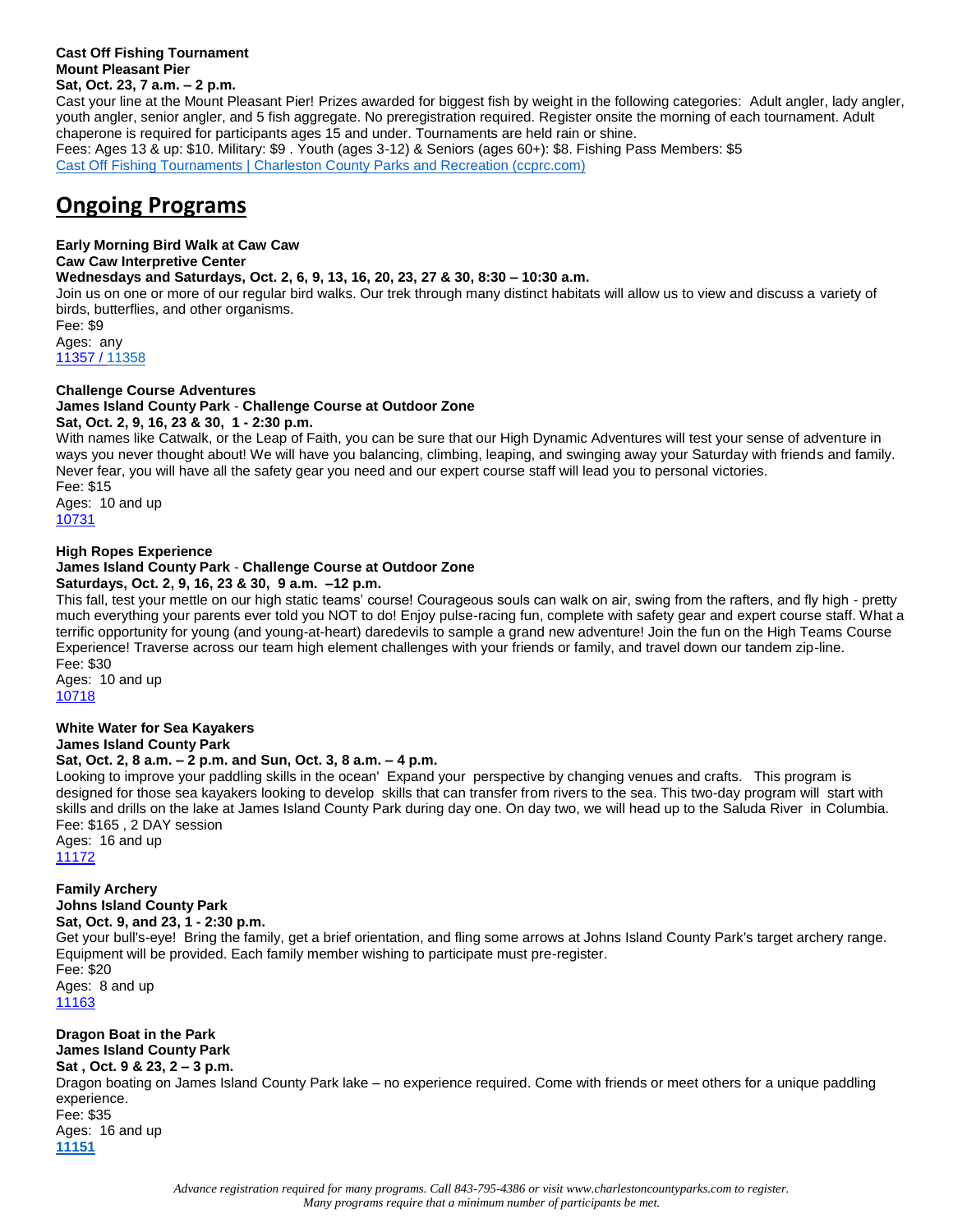#### **Homeschool Series on Wednesdays: Low & High Elements James Island County Park - Challenge Course at Outdoor Zone Wed, Oct. 13 & 27, 1 - 4 p.m.**

Part of the Homeschool Series, this program empowers youth ages 10-18 to continue to explore, discover, and grow by mastering elements like the Low Element and High Element Challenges. Participants will learn to be a part of a belay team and encourage others to move beyond perceived limitations. This powerful learning tool engages individuals to create a supportive environment where others can explore the concepts of trust, personal responsibility, stress management, self-confidence, and personal and group empowerment. Ages: 10 to 18 years

[10741](http://anprod.active.com/charlestoncountyparks/registrationmain.sdi?source=adet.sdi&activity_id=5715)

**Monarch Migration Folly Beach County Park Fri , Oct. 15, 22 & 29, 4 – 6 p.m.** Did you know Monarch butterflies are the subject of tag and release research' Join a naturalist to search for and potentially tag Monarchs while learning about their amazing annual migration.

Fee: \$10 Ages: 9 and up [10912](http://anprod.active.com/charlestoncountyparks/registrationmain.sdi?source=adet.sdi&activity_id=5886)

## **Daily Programs**

## **Jr. Naturalist: The Art of Being a Naturalist**

## **Caw Caw Interpretive Center**

**Sat, Oct. 2, 2021, 10 a.m. – 12:30 p.m.**

Throughout time, nature has inspired people through art. Accompany us as we connect with nature and explore various creative art concepts. Bring your camera and creativity, and we will supply the rest.

Fee: \$10 Ages: 8-12 [10922](http://anprod.active.com/charlestoncountyparks/registrationmain.sdi?source=adet.sdi&activity_id=5896)

#### **Essentials of Stand Up Paddleboard (SUP) James Island County Park**

## **Sat, Oct. 2, 10 a.m. – 12 p.m.**

This fun and relaxed class will get you started with instruction on safety and the proper paddling technique that will allow you to progress comfortably at your own pace. Fee: \$30

Ages: 16 and up [11149](http://anprod.active.com/charlestoncountyparks/registrationmain.sdi?source=adet.sdi&activity_id=6123)

## **Essentials of Kayaking James Island County Park**

### **Sat, Oct. 2, 2 – 5 p.m.**

There's a lot to learn about climbing. Getting your footing, learning the lingo, and starting out can be intimidating, but it doesn't have to be. In our Intro to Climbing class, you'll receive expert instruction on the basics of climbing, the opportunity to meet and learn with other new climbers, and an overview of our facility. This 90-minute class will help kick off your new adventure with a 1 to 9 instructor to student ratio and small group and partner work. Instruction takes place on both ropes and boulders, class includes your gear rental, too! Fee: \$45

Ages: 16 and up [11141](http://anprod.active.com/charlestoncountyparks/registrationmain.sdi?source=adet.sdi&activity_id=6115) 

#### **Jr. Naturalist: One Earth Mount Pleasant Pier**

## **Wed, Oct. 6, 2021, 10 a.m. – 12:30 p.m.**

With a population around seven billion, humans can have quite an impact on the environment we all share. Learn about natural resource use, land development, and ways you can make a difference to keep our home planet healthy.

Fee: \$10 Ages: 8-12 [10923](http://anprod.active.com/charlestoncountyparks/registrationmain.sdi?source=adet.sdi&activity_id=5897)

#### **Lighthouse Inlet Bird Walk Lighthouse Inlet Heritage Preserve Friday, Oct. 8, 8:30 – 10:30 a.m.**

This walk focuses on the incredibly diverse northeast end of Folly Island. Once the home of a Coast Guard station, this Heritage Preserve protects maritime forest, beach, dune, and marsh habitats for wildlife. This site boasts one of the largest bird lists in South Carolina. At this time of year, we hope to see spring arrivals such as Painted Buntings and Wilson's Plovers, plus much more. Fee: \$9

Ages: 12 and up [10936](http://anprod.active.com/charlestoncountyparks/registrationmain.sdi?source=adet.sdi&activity_id=5910)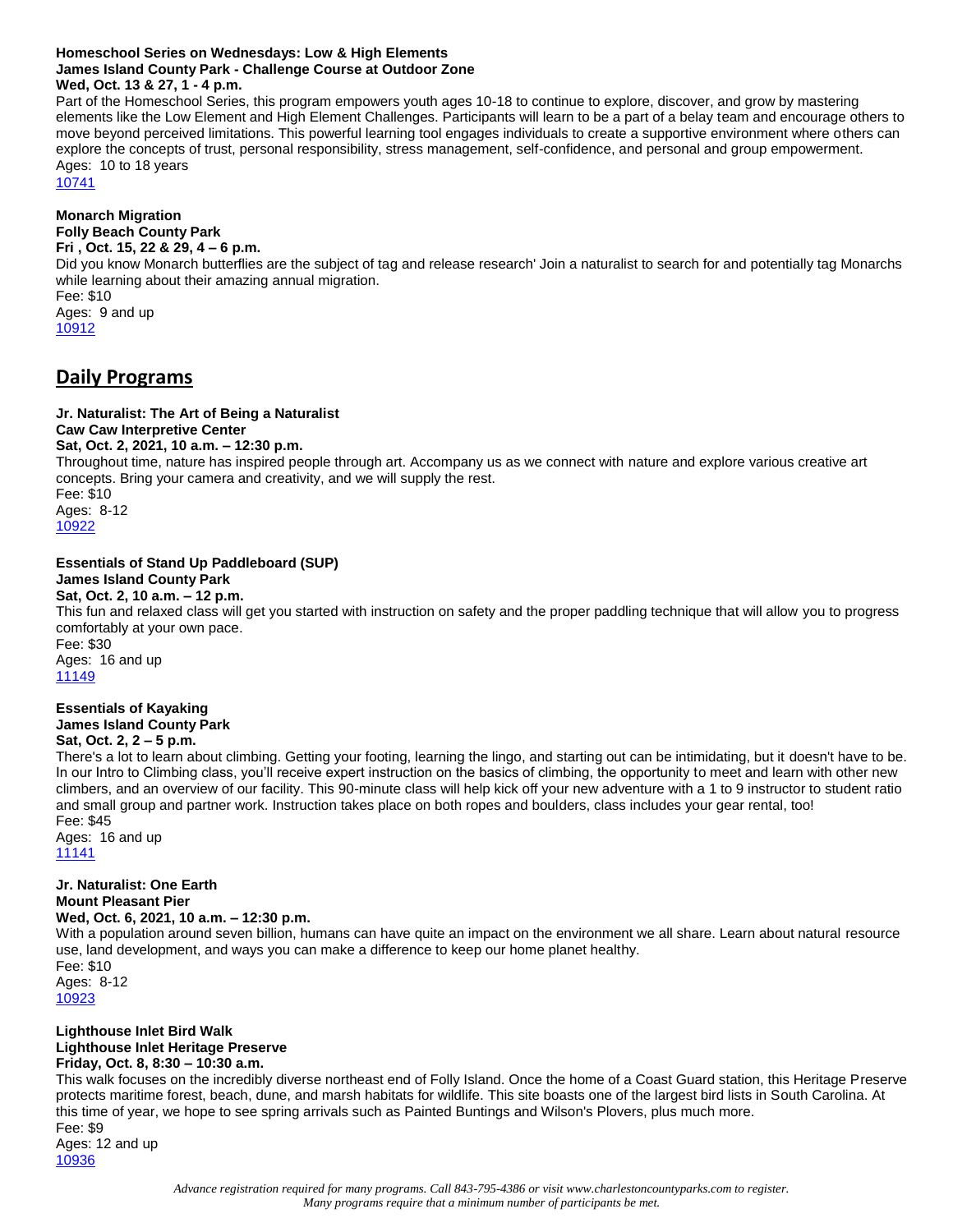## **Homeschool in the Parks: Getting Fishy with it!! Beachwalker Park**

## **Fri, Oct. 8, 10 - 11 a.m.**

The shallows of our beach are home to many different species of fish. Join us as we dive into how these fish move and survive in this special habitat.

Fee: \$5 Ages: 7 to 13 years [10903](http://anprod.active.com/charlestoncountyparks/registrationmain.sdi?source=adet.sdi&activity_id=5877)

#### **Intro to Archery Johns Island County Park Sat, Oct. 9, 10 a.m. - 12 p.m.**

Enhance your archery skills on our six-target archery range and 3D course at Johns Island County Park. Bring the kids, enjoy basic instruction, and we'll explore both ranges. Equipment will be provided, but feel free to bring your own. A registered and paid chaperone is required for participants ages 15 and under.

Fee: \$30 Ages: 10 and up **[11162](http://anprod.active.com/charlestoncountyparks/registrationmain.sdi?source=adet.sdi&activity_id=6136﷟HYPERLINK%20%22http://anprod.active.com/charlestoncountyparks/registrationmain.sdi?source=adet.sdi&activity_id=6136%22)**

## **Lowcountry Senior Series: Team Static High Elements Course James Island County Park - Challenge Course at Outdoor Zone**

#### **Tue, Oct. 12, 9 a.m. - 12 p.m.**

In partnership with the Lowcountry Senior Center, this program empowers adults 50+ to continue to explore, discover, and grow. Our dynamic elements are appropriate individual and/or partner challenges. Challenges inspire individuals to grow and encourage others. More information about the Challenge Course is available here at: https://www.ccprc.com/113/Challenge-Course-Team-Building Fee: \$30

Ages: 50 and up [10747](http://anprod.active.com/charlestoncountyparks/registrationmain.sdi?source=adet.sdi&activity_id=5721)

## **Early Birding Stono River County Park**

## **Thurs, Oct. 14, 7 – 9 a.m.**

If the early bird gets the worm, the early birdwatchers get both! We can leave the worms for the avian life and enjoy finding birds at dawn. A birding professional will help you find the birds and understand their strategies for success in the natural world. Fee: \$9

Ages: 12 and up **[10909](http://anprod.active.com/charlestoncountyparks/registrationmain.sdi?source=adet.sdi&activity_id=5883)**

#### **Earth Explorers: Marvelous Maps Folly Beach County Park**

#### **Fri, Oct. 15, 10 - 11 a.m.**

The shallows of our beach are home to many different species of fish. Join us as we dive into how these fish move and survive in this special habitat.

Fee: \$5 Ages: 7 to 13 years [10934](http://anprod.active.com/charlestoncountyparks/registrationmain.sdi?source=adet.sdi&activity_id=5908)

#### **Jr. Naturalist: Wetland Discovery and Graduation Caw Caw Interpretive Center**

#### **Sat, Oct. 16, 10 a.m. – 12:30 p.m.**

We depend on plants for food, shelter, medicine, and more! Spend time with us as we learn about the amazing plant kingdom through a study of anatomy, diversity, and plant uses. Fee: \$10 Ages: At least 8 but less than 13 [10924](http://anprod.active.com/charlestoncountyparks/registrationmain.sdi?source=adet.sdi&activity_id=5898)

## **Nature Journaling: Drawing Insects and Spiders Caw Caw Interpretive Center**

## **Sat, Oct. 16, 10 a.m. – 12 p.m.**

The practice of keeping a nature journal encourages exploration of the natural world through creative expression. In this class, learn drawing and observational skills as we study the insects and spiders found at the Caw Caw Interpretive Center. We focus on symmetry, proportion, and the basic shapes found in these amazing animals. Emphasis is placed on process over the final product and learning as a group activity. All skill levels are welcome in this introductory class.

Fee: \$9 Ages: 12 and up [10940](http://anprod.active.com/charlestoncountyparks/registrationmain.sdi?source=adet.sdi&activity_id=5914)